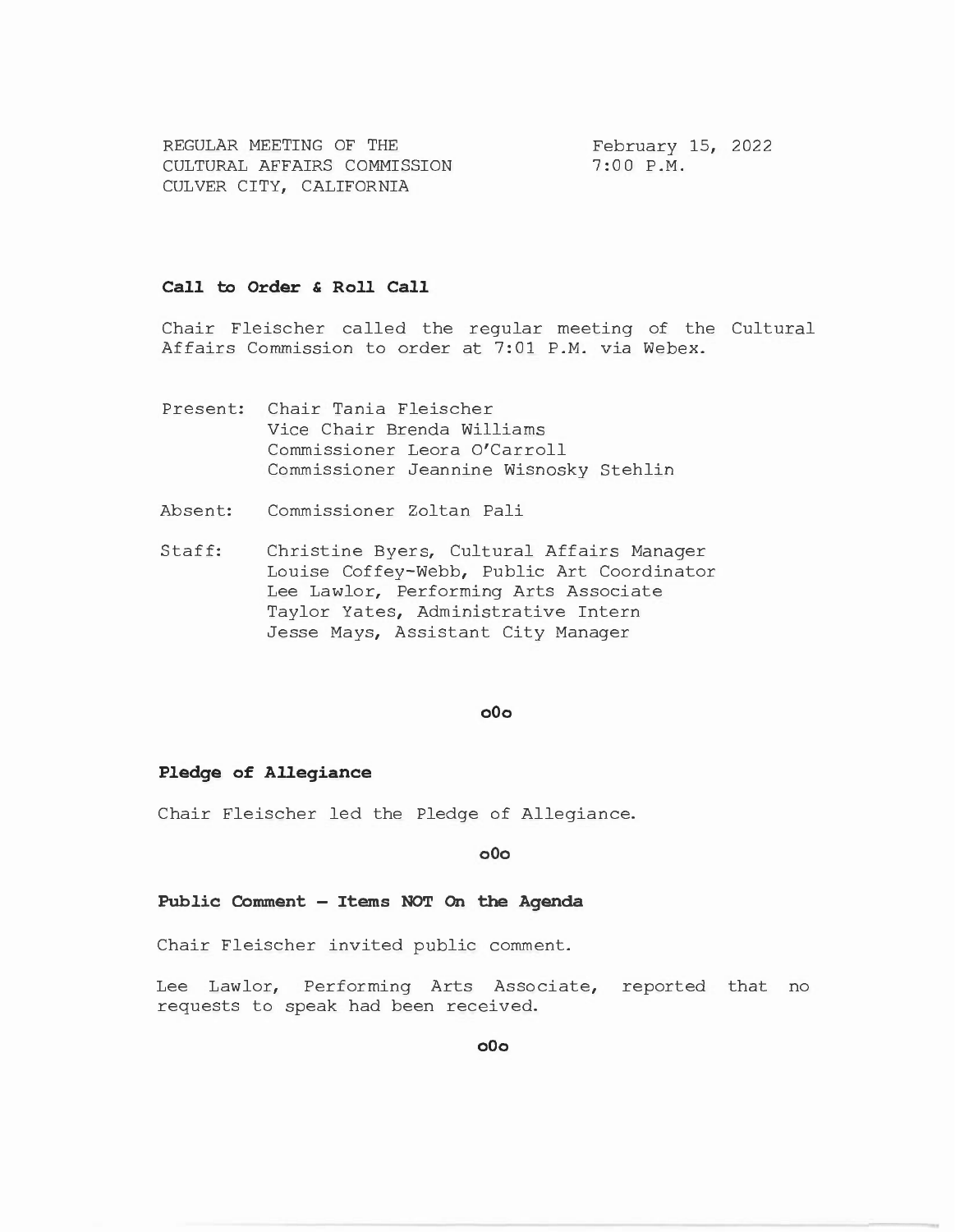## **Receipt of Correspondence**

Christine Byers, Cultural Affairs Manager, reported that no correspondence had been received.

**o0o** 

**Consent Calendar Items** 

Item C-1

# **CAC - Approval of Minutes for the Regular Meeting of January 18, 2022**

MOVED BY VICE CHAIR WILLIAMS AND SECONDED BY COMMISSIONER O'CARROLL THAT THE CULTURAL AFFAIRS COMMISSION APPROVE MINUTES FOR THE REGULAR MEETING OF JANUARY 18, 2022.

THE MOTION CARRIED BY THE FOLLOWING VOTE:

AYES: NOES: ABSENT: FLEISCHER, O'CARROLL, WILLIAMS, WISNOSKY STEHLIN NONE PALI

## **o0o**

#### **Order of the Agenda**

Items from Members/Staff was heard before and after Public Comment - Items NOT On the Agenda at the end of the meeting.

**o0o** 

**Action Items** 

Item A-1

**CAC - Consideration of (1) FY 2021-22 Cultural Affairs Work Plan Updates; (2) FY 2022-23 Cultural Affairs Work Plan Priorities; and, (3) Provide Comments and/or Make a Recommendation to the City Manager as Appropriate** 

Chair Fleischer introduced the item and invited public comment.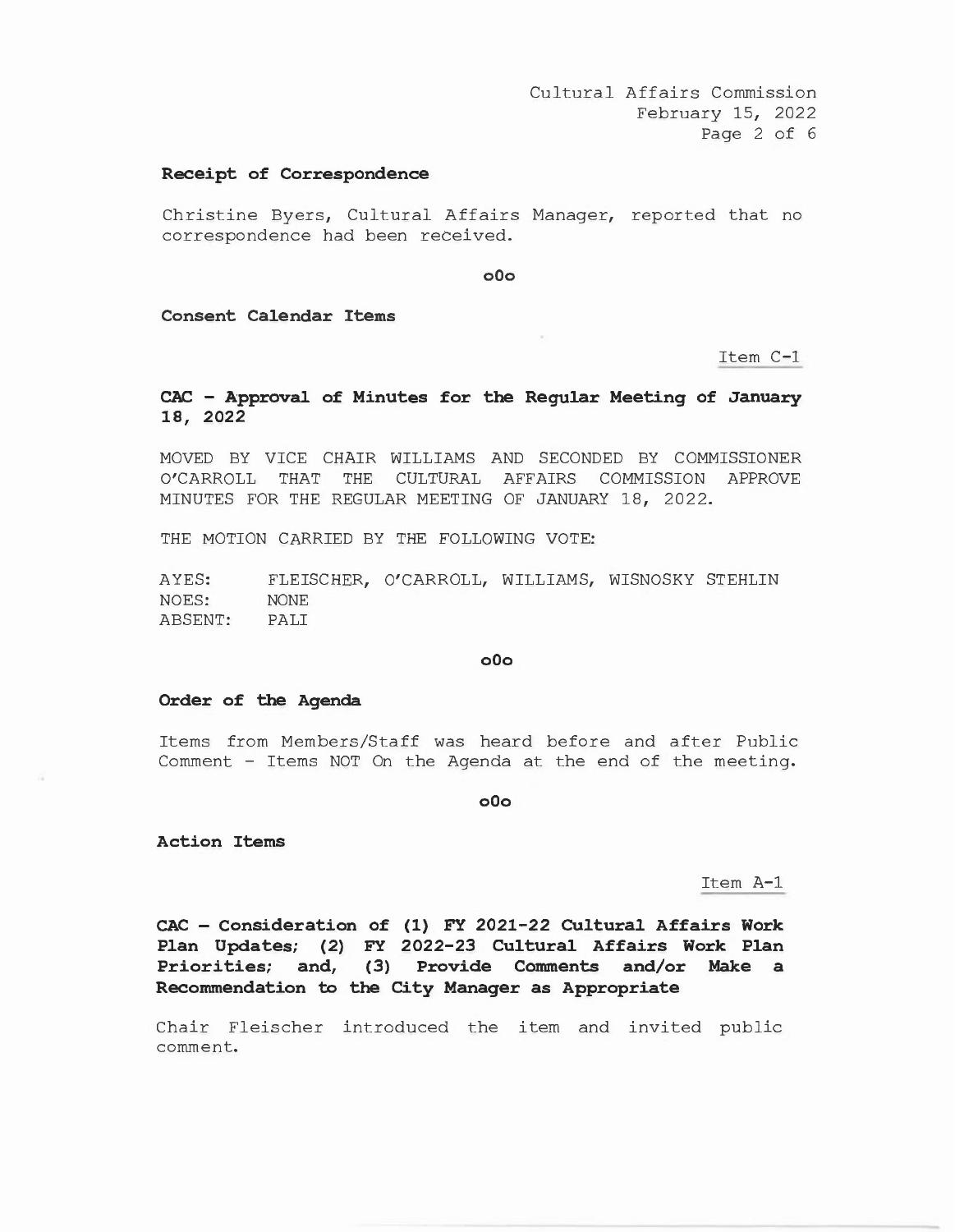Lee Lawlor, Performing Arts Associate, reported that no requests to speak had been received.

Christine Byers, Cultural Affairs Manager, provided a presentation on the status of Fiscal Year 2021-2022 Work Plan and the proposed Fiscal Year 2022-2023 Work Plan; she expressed gratitude for the work of Administrative Intern Taylor Yates; discussed core functions of the division; the Cultural Affairs Commission; the Economic Recovery Task Force (ERTF); and the Art in Public Places Program.

Louise Coffey-Webb, Public Art Coordinator, discussed new artworks completed under the purview of the Art in Public Places Program; progress on collections management; public outreach; the augmented reality (AR) postcards; monthly articles written by members of the division in *Culver City Neighbors* magazine; the free mobile walking tour Otocast app; requests for the red walking tours book; and the Culver Boulevard Storm Water Project.

Christine Byers, Cultural Affairs Manager, discussed updates to the programming of *Culver Current* by Nate Mohler; new development projects; revisions to the Art in Public Places Program Ordinance; Historic Preservation Program updates; the Artist Laureate Program; the General Plan Update; efforts relating to the Creative Economy; Technical Advisory Committee meetings in conjunction with the GPU; and the Culver City Arts Foundation.

Lee Lawlor, Performing Arts Associate, provided an update on the Performing Arts Grant Program; highlighted the Los Angeles Doctor's Symphony Orchestra; discussed contributions; in-person performances for the next grant cycle; the reopening of the Kirk Douglas Theatre in March; and highlighted Work Plan items for the next fiscal year.

Taylor Yates, Administrative Intern, provided an overview of her primary duties as an intern; discussed outreach; updates to the website and social media pages; promotion; ongoing projects; she highlighted her favorite virtual and in-person events; discussed projects for the remainder of the fiscal year; and the upcoming calendar for the integration of the Work Plan into the City budget.

Discussion ensued between staff and Commissioners regarding appreciation for the presentation and for all of the work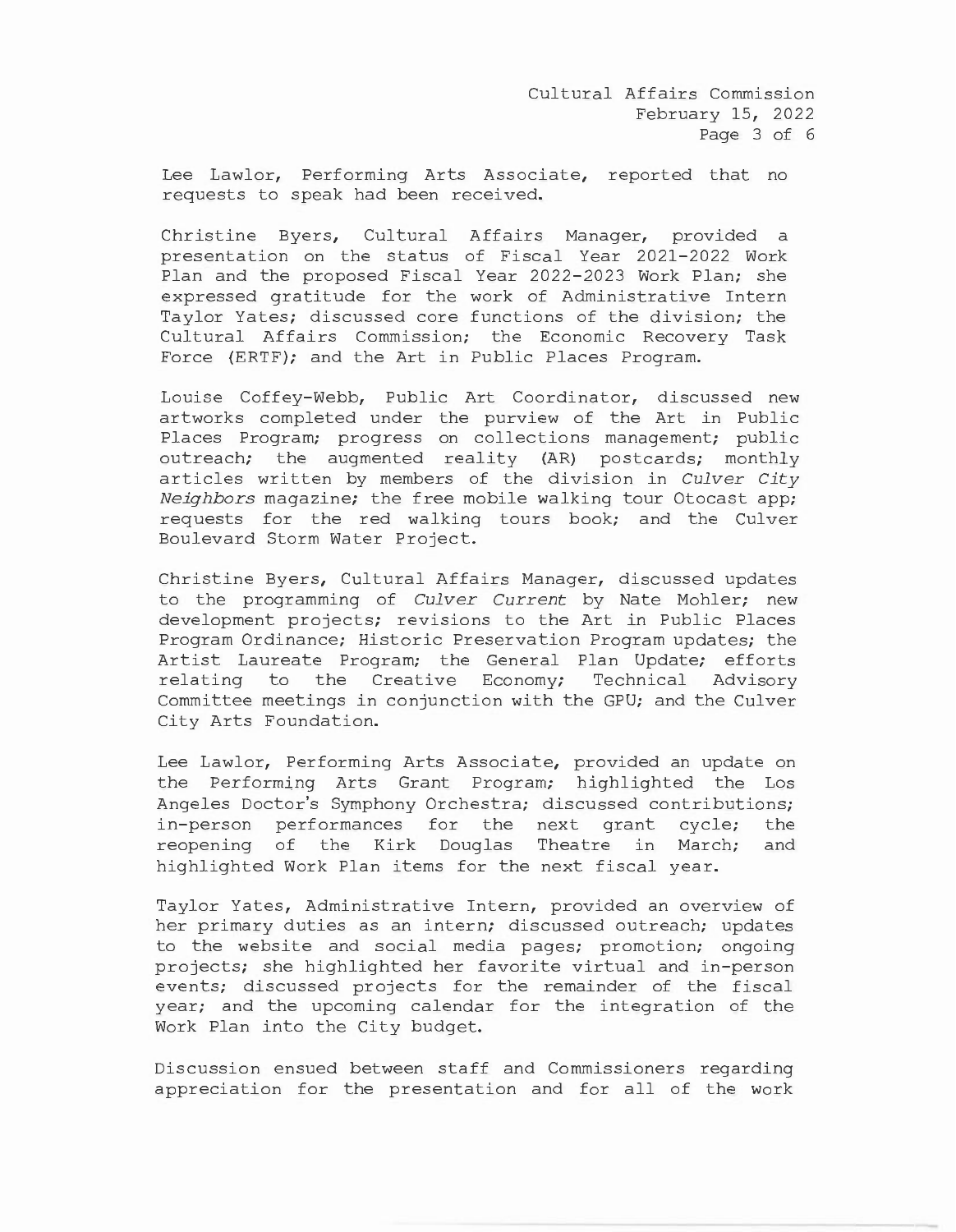Cultural Affairs Commission February 15, 2022 Page 4 of 6

accomplished; the Creative Vitality Index; percentage of jobs in the City that are in the creative industries; job classification; the presentation to the City Council; availability of the presentation to the public; the budget process; the Performing Arts Program ordinance language; Culver Arts; broader language with regard to some of the Work Plan priorities to allow flexibility; additional time to add items to the budget; the Community Cultural Plan; the General Plan Update; and the timeframe for various items.

#### **oOo**

# **Receipt of Correspondence**

Christine Byers, Cultural Affairs Coordinator, indicated that no correspondence had been received.

### **oOo**

#### **Items from Members/Staff**

Lee Lawlor, Performing Arts Associate, reported that the deadline for Commissioners to file Form 700 is April 1, 2022.

Christine Byers, Cultural Affairs Manager, reported that the City Council had decided to continue consideration of in-person vs. virtual meetings to the March 14, 2022 City Council meeting.

**oOo** 

## **Public Comment - Items Not On the Agenda** (Continued)

Chair Fleischer invited public comment.

The following member of the public addressed the Commission:

Jim Clarke invited everyone to the Second Annual Culver City Book Festival at the Wende Museum on February 26 noting that the event provides an alternative to the expensive Los Angeles Book Festival and he discussed planned events and participants.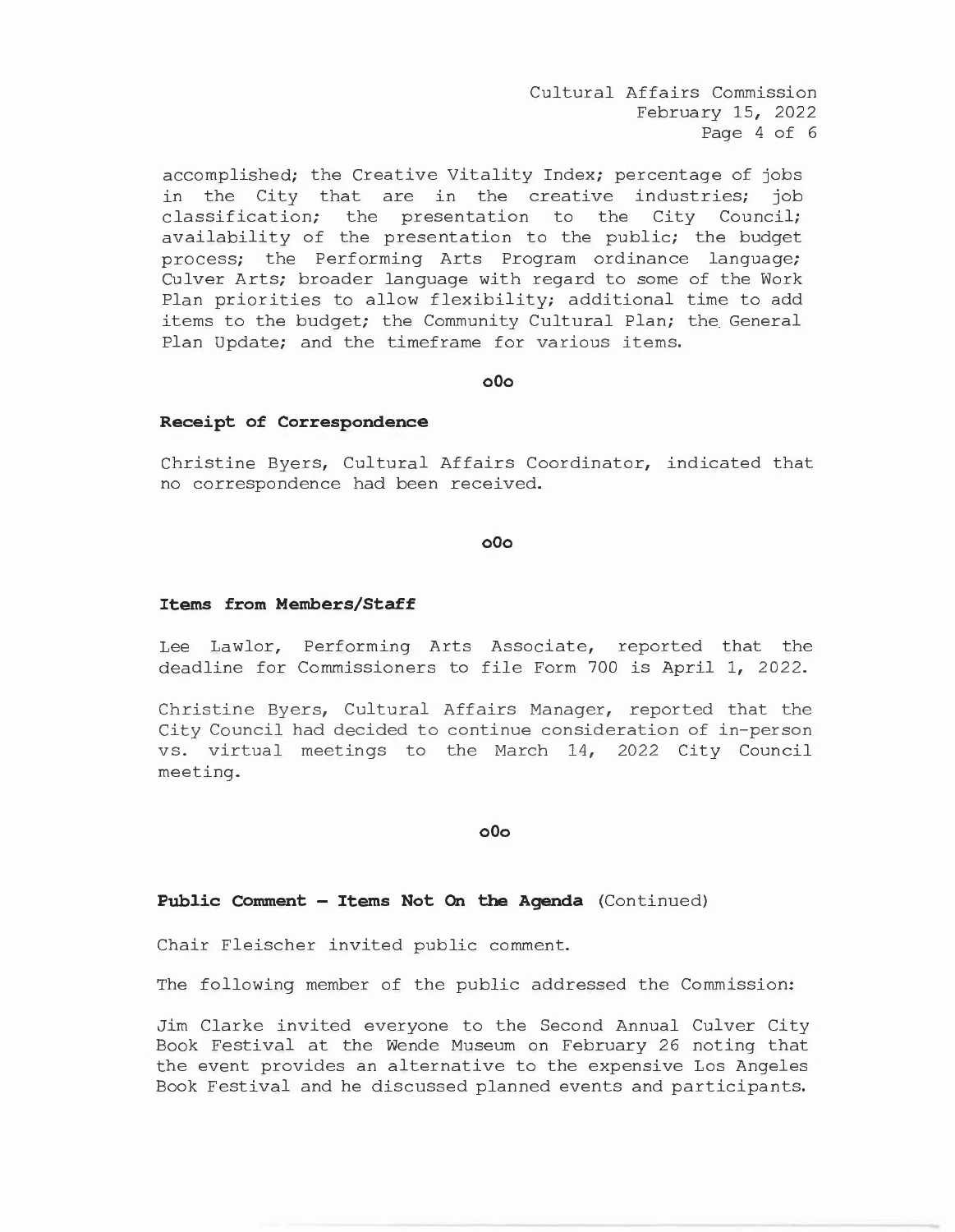Chair Fleischer indicated that she had attended the first Book Festival and found it to be fantastic.

## **oOo**

# **Items from Members/Staff** (Continued)

Commissioner Wisnosky Stehlin discussed Black History Month.

Commissioner O'Carroll discussed attending the Culver City Arts Foundation monthly Board meeting.

Vice Chair Williams expressed hope that people were taking the time to read about the history of African Americans in the country during Black History month.

Chair Fleischer thanked staff for their efforts and reported attending a subcommittee meeting to discuss the remaining tenure for Artist Laureate Alexey Steele.

**oOo**